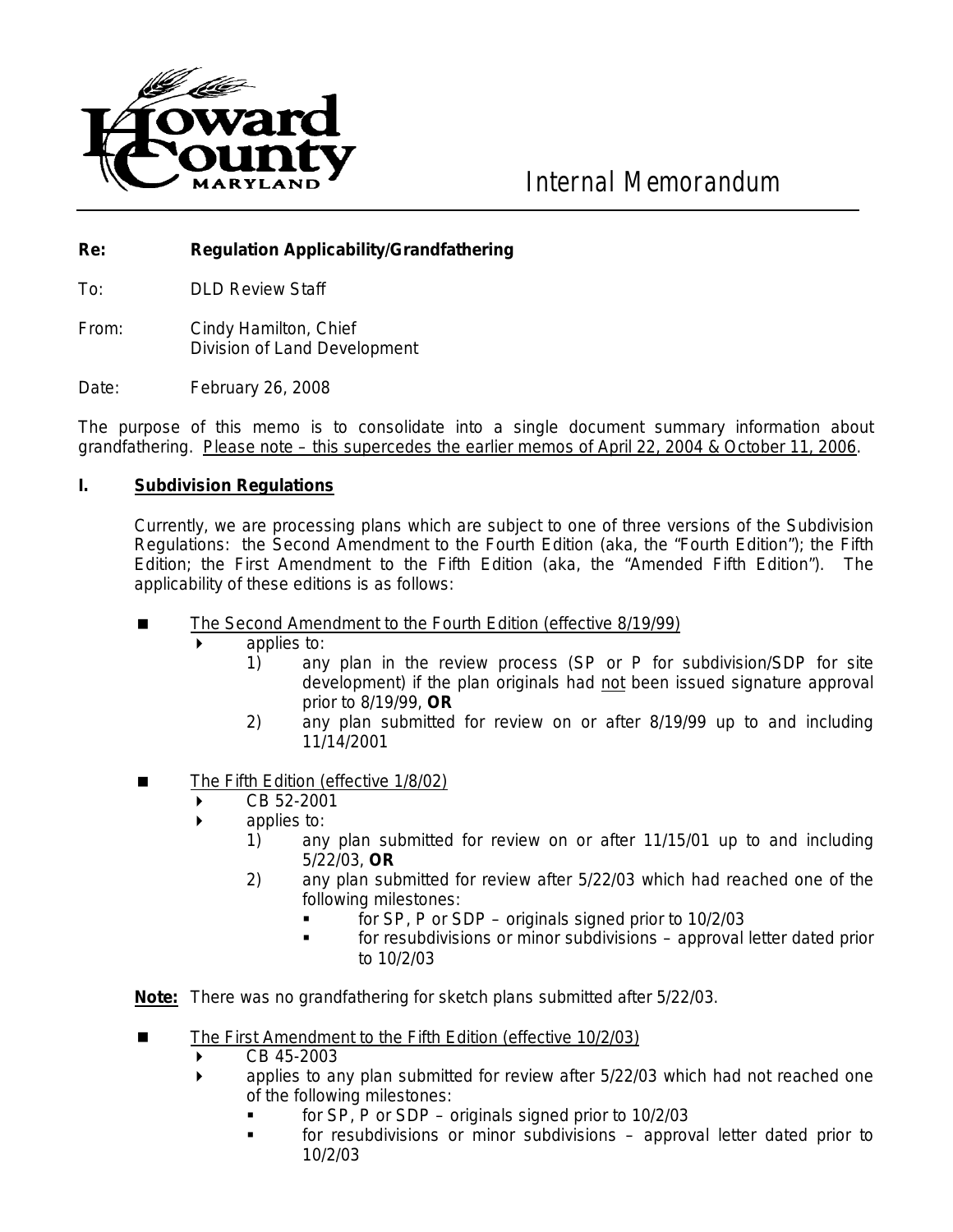■ The following provides a historical overview of the older Subdivision Regulations:

From 1930 until 1961, subdivision in Howard County was governed by State laws. Effective dates for the Howard County Subdivision and Land Development Regulations are:

First Edition of the Howard County Subdivision and Land Development Regulations; County Council Resolution ……………………………………..Enacted and Adopted March 7, 1961 Subdivision defined to allow gift deeds and greater than 5 acre parcels; House Bill 452 …………………………………………………………………….Effective June 1, 1965

Any deed filed prior to May 3, 1974 (Liber 680, Folio 505) to create either a gift conveyance within the second degree relationship, or to create a lot greater than five (5) acres, was exempted from the subdivision plat process.

Please note there may be lots/parcels created prior to May 3, 1974 which appear to be illegal but which are actually legal based on the definition of "subdivision" which was in effect at the time. Before making a ruling on lot/parcel legality, check the Regulations in effect at the time the property was subdivided. The First Edition (effective March 7, 1961) defined subdivision as "the division of a parcel of land into 3 or more lots/parcels for the purpose of transfer of ownership or building development, or if a new street is involved, any division of a parcel of land". Based on this definition, the division of a lot/parcel into two pieces would not be considered a subdivision and was exempt from compliance with the Subdivision Regulations. This definition remained valid from March 7, 1961 until the adoption of the Second Edition on May 3, 1974 and between March 12, 1975 (when the Second Edition was ruled invalid and the First Edition was reinstated) and February 7, 1976 (the effective date of the Revised Second Edition).

Second Edition of the Howard County Subdivision and Land Development Regulations; Resolution #1, 1974 …………………………………………………………….Adopted March 4, 1974 Effective date May 3, 1974

"Loop-hole" divisions created by ruling of Courts Case #9186 Equity (Hallowell, Zepp and Brandt) …………………………………………..Effective date January 6, 1975

Any deed filed between May 3, 1974 (Liber 680, Folio 506) and March 5, 1975 (Liber 715, Folio 221) to create a lot in which no more than four (4) lots total were created at one time, exempted that type of division from complying with the subdivision plat process. This type of division would allow property owners to create three (3) lots and a residue of the original tract (considered as the fourth lot). This residue could then be re-divided into three (3) lots and a residue. This process could continue until all of the original parcel was divided and did not make a distinction as to minimum lot size other than that required by the zoning district. The above is the period commonly referred to as the "Loop-Hole" period.

The term "subdivision" was redefined to preclude exemptions. This closed "Loop-hole" division and required all future subdivision to go through the Howard County Subdivision and Land Development Regulations.

County Council Bill #12, 1974 ……………………………………………Effective date March 5, 1975 Second Edition ruled invalid by Court Case #9187 Equity (Hallowell and Zepp) First Edition (1961) was reinstated as control ………………………..Effective date March 12, 1975 Revised Second Edition of the Howard County Subdivision and Land Development Regulations, Bill #41, 1975 ……………………………………………………………….Adopted December 1, 1975 Enacted December 9, 1975 Effective February 7, 1976 Third Edition ………………………………………………………………Effective date March 12, 1993 First Amendment to the Third Edition ……………………………..Effective date September 6, 1994

Second Amendment to the Third Edition ………………………………….Effective date July 1, 1995 Fourth Edition ………………………………………………………………..Effective date May 6, 1996 First Amendment to the Fourth Edition ……………………………………Effective date July 7, 1998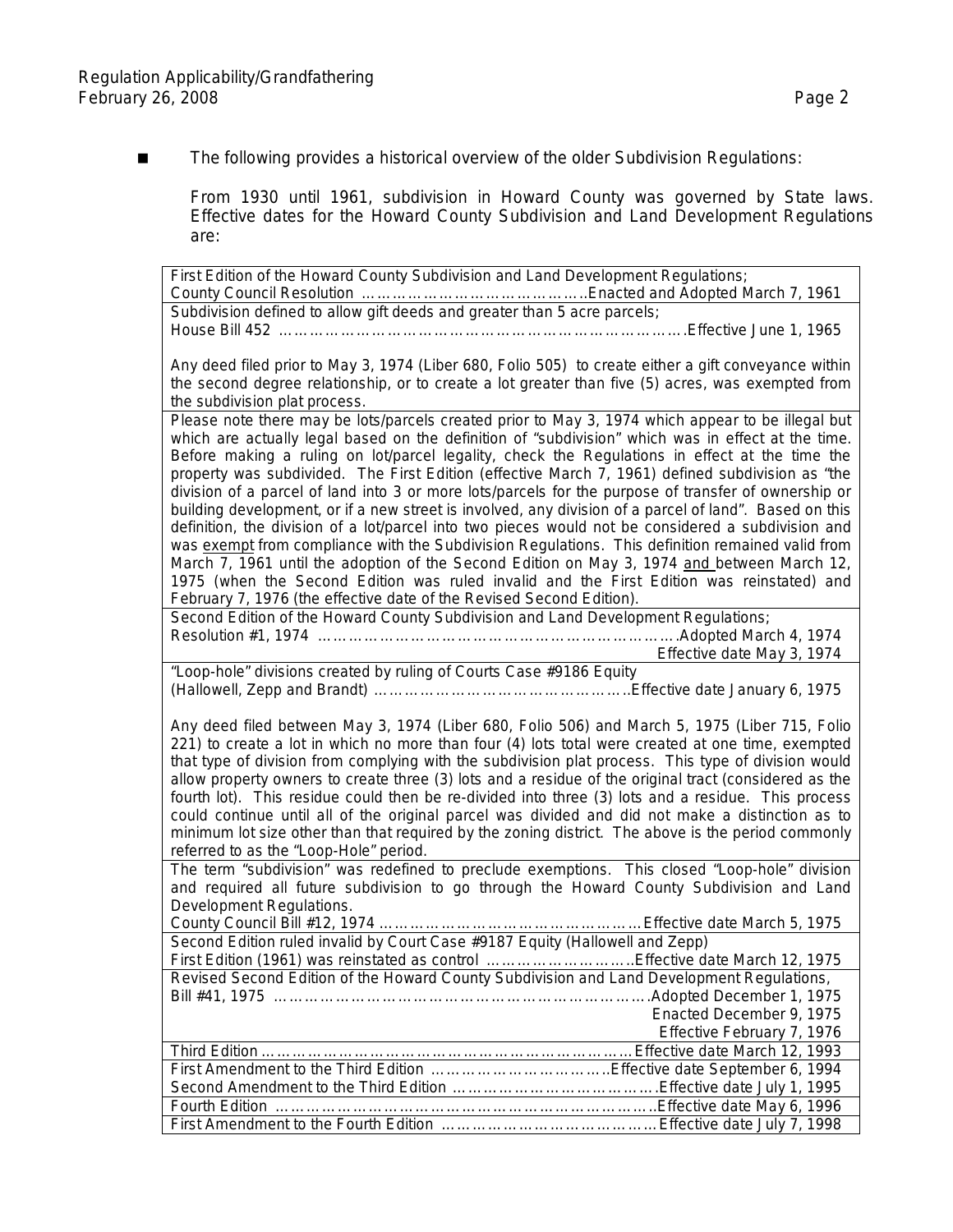## **II. Zoning Regulations**

At the present time, we are generally working with three versions of the Zoning Regulations: the 1993 Zoning Regulations as amended by CB 50-2001; the 2004 Zoning Regulations; and the 2006 Zoning Regulations ("Comp Lite", CB 2-2005). The applicability of these regulations is as follows:

- $\blacksquare$ October 1993 Zoning Regulations as amended by CB 50-2001
	- $\blacktriangleright$  effective 1/8/02
	- applies to any plan in the review process that had not achieved SP or P plan approval prior to 11/1/01 except that CB 50-2003 amended this to also allow a sketch plan which had a technically complete letter prior to 11/1/01 to be subject to the Regulations in effect prior to the effective date of CB 50-2001 (1/8/02)
- 2004 Zoning Regulations
	- CB 75-2003 (effective 4/13/04)
	- applies to initial subdivision plans (as defined by the Subdivision Regulations) and to SDPs which were not technically complete prior to 2/2/04
- 2006 Zoning Regulations
	- CB 2-2005 ("Comp Lite") effective July 28, 2006
	- applies to initial subdivision plans (as defined by the Subdivision Regulations and to SDPs which were not technically complete prior to July 28, 2006
- The following provides a historical overview of the older Zoning Regulations:

The first zoning regulations and maps for Howard County were adopted on July 27, 1948. Subsequent Comprehensive Zoning Plans were adopted on:

| (amended the zoning maps for western Howard County and the    |
|---------------------------------------------------------------|
| Zoning Regulations primarily affecting western Howard County) |
|                                                               |
| (amended the zoning maps for eastern Howard County            |
| and the Zoning Regulations for entire County)                 |